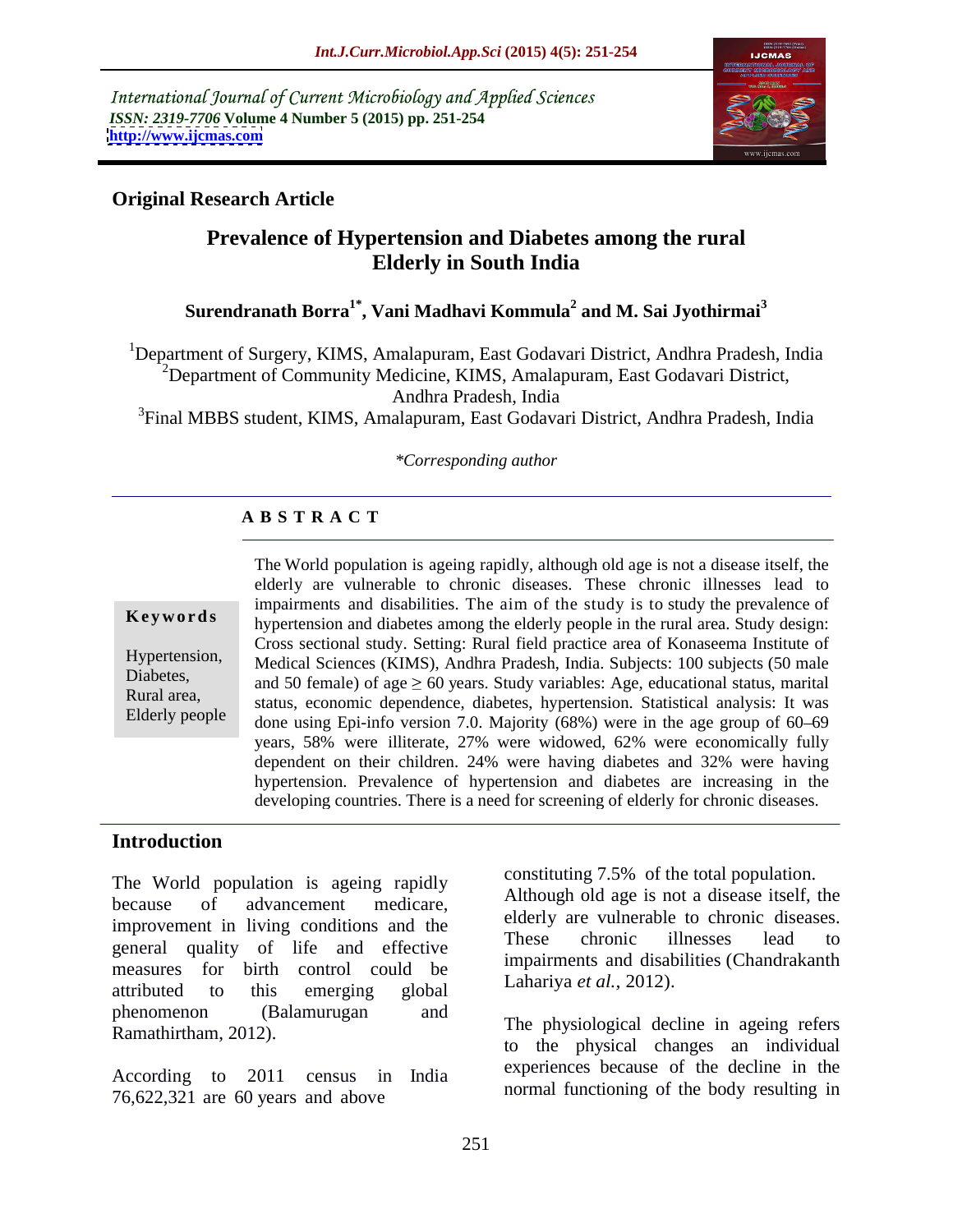eat and digest food properly, a decline in memory, the inability to control certain conditions. Change in socio- economic dependency on children or relatives.

A feeling of low self worth may be felt due to the loss of earning power and social

due to rural urban migration of youth in search of education employment leaving processed and statistical analysis was done behind the elders in villages. Several community based investigations have served to emphasize that hypertension is **Result and Discussion** rapidly emerging as a major public health problem also in developing countries The study participants were 50 male and 50 (Fuentes *et al.,* 2000). Prevalence of female of age equal to are more than 60 diabetes is also increasing and undiagnosed years. Majority (68%) were in the age group diabetes is associated with increased risk of  $\qquad$  of 60 – 69 years. Marital status determines all-cause mortality (Wild *et al.,* 2005). In ones position within the family a well as the our area only a few of these studies status in the society. In our study 72% of the included elderly people. Therefore keeping participants were married and 27% were this in mind the present study was done in widowed, in contrast to this a study by order to know the prevalence of Lena *et al.* (2009) reported 79.8% were hypertension and diabetes among the widow/widower. elderly in our catchment area.

The present study is a community based males 38% were illiterate where as among cross sectional study carried at two randomly selected revenue villages in the rural field practice area of Konaseema Padda et al. (1998) reported 38.6% illiteracy Institute of Medical Sciences (KIMS), at Amritsar. The difference between male Andhra Pradesh, India. By using convenient and female educational status was mainly sampling method 100 subjects (50 male and because of the rural area in those days 50 female)  $\geq 60$  years who are residing in

poor mobility, vision, hearing, inability to the time of visit, who were willing to physiological functions and various chronic Committee was taken prior to the study status adversely affects the individual's way from the participants after explaining the of life after retirement. The economic loss is objectives and procedure of the study. due to a change from salary to pension or Pretested semi structured questionnaire was unemployment leading to economic used to collect the data regarding participate were included in the study. Approval from the Institutional Ethics initiation and written consent was taken demographic profile.

recognition (Lena *et al.,* 2009). Majority of machine, it was classified according to the elderly in rural India live with no social JNC-VII hypertension criteria or treatment security (Umajoshi and Sheetal Mehta, 2013). with antihypertensive drugs. A fasting Since VII hypertension criteria of deather<br>security (Umajoshi and Sheetal Mehta, 2013).<br>Problem of aging is more in rural areas phlebotomist diabetes was classified Blood pressure was recorded using OMERON 705 automatic BP recording blood was collected at home by a staff phlebotomist diabetes was classified according to ADA criteria. The data was using Epi-info version 7.0.

# **Result and Discussion**

status in the society. In our study 72% of the widow / widower.

**Material and Methods** is a lot of difference between male and the selected villages, who were available at education of the females in the rural areas.In our study 58% were illiterate and there female educational status. Among the males 38% were illiterate where as among females 78% were illiterate and it is found statistically significant. In contrast to this Padda *et al.* (1998) reported 38.6% illiteracy they used to give least importance to the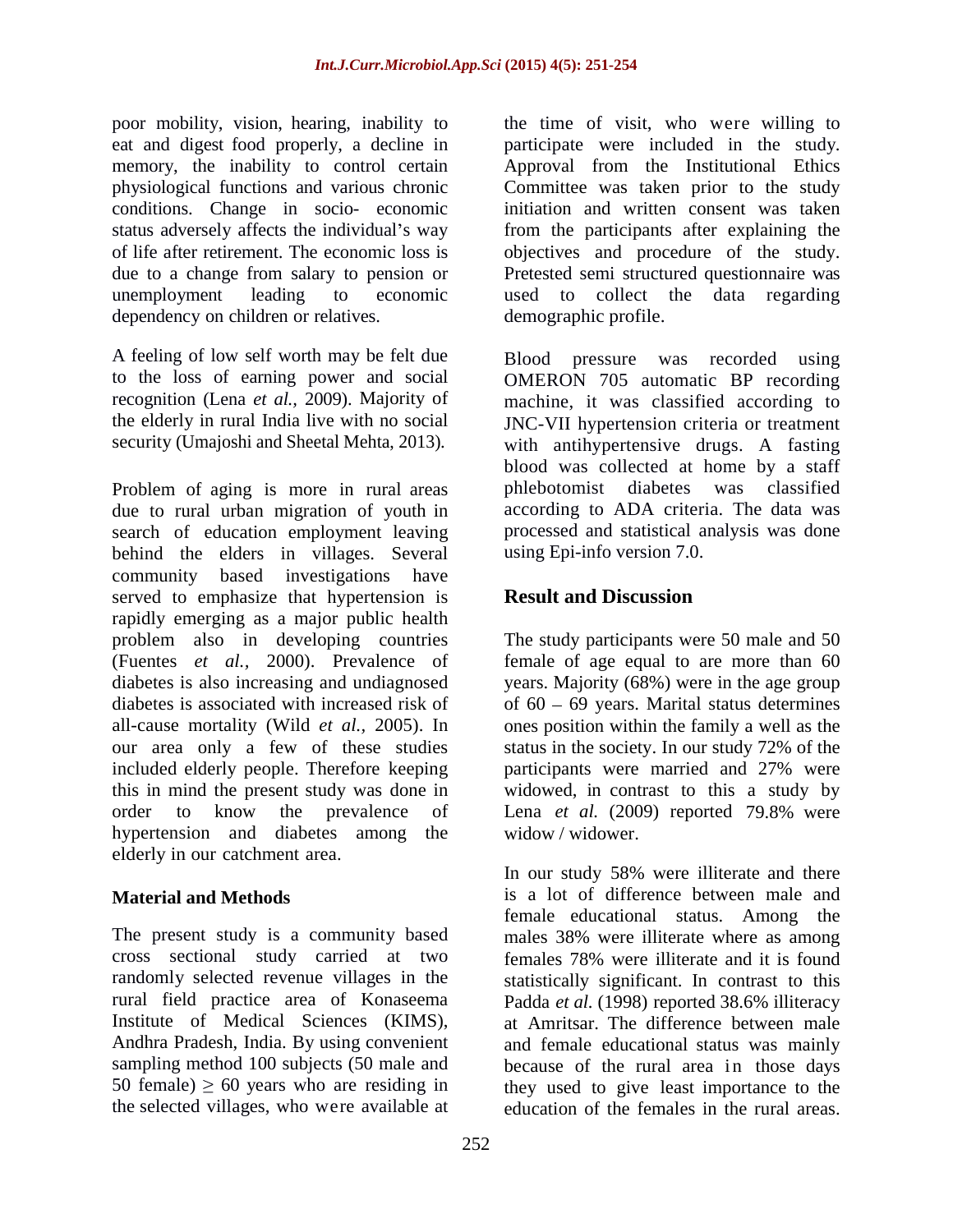### *Int.J.Curr.Microbiol.App.Sci* **(2015) 4(5): 251-254**

| <b>Variables</b>      |                            | <b>Male</b> $(\%)$<br>$N = 50$ | Female $(\% )$<br>$N = 50$ |                                 |
|-----------------------|----------------------------|--------------------------------|----------------------------|---------------------------------|
|                       | 60-69                      | 35(70)                         | 33(66)                     | $\chi^2 = 0.2134$               |
| Age                   | 70-79                      | 11(22)                         | 12(24)                     | $P = 0.8988$                    |
|                       | >80                        | 4(8)                           | 5(10)                      |                                 |
|                       | Married                    | 39(78)                         | 33(66)                     | $^{2}$ = 3.3148                 |
| <b>Marital Status</b> | Widowed                    | 10(20)                         | 17(34)                     | $P = 0.1906$                    |
|                       | Unmarried                  | 1(2)                           | 0(0)                       |                                 |
|                       | Illiterate                 | 19(38)                         | 39(78)                     |                                 |
| Educational           | Primary                    | 12(24)                         | 9(18)                      |                                 |
| <b>Status</b>         | Secondary                  | 12(24)                         | 2(4)                       | $^{2}$ = 21.468<br>$P = 0.0003$ |
|                       | Intermediate               | 4(8)                           | 0(0)                       |                                 |
|                       | Degree and above           | 3(6)                           | 0(0)                       |                                 |
| Economic              | <b>Fully Dependant</b>     | 25(50)                         | 37(74)                     | $= 29.2713$                     |
| <b>Dependence</b>     | Independent                | 24(48)                         | 2(4)                       | $P = 0.0000$                    |
|                       | <b>Partially Dependent</b> | 1(2)                           | 11(22)                     |                                 |

**Table.1** Socio demographic profile of the participants

**Table.2** Hypertension among the participants

|              | <b>Male</b>                     | Female                         |              |
|--------------|---------------------------------|--------------------------------|--------------|
| Hypertension | Number $(\% )$                  | Number $(\% )$                 | <b>Total</b> |
| Yes          | $(38.00\%$<br>⇁                 | $3(26.00\%)$<br>$\overline{ }$ | $-$          |
|              | $31(62.00\%)$                   | 37 (74.00%)                    |              |
|              | $\lambda$ <sup>2</sup> = 1.637° | $= 0.1041$                     |              |

| <b>Table.3 Diabetes</b><br>s among the participants |  |
|-----------------------------------------------------|--|
|                                                     |  |

|                 | Male           | Female         |              |
|-----------------|----------------|----------------|--------------|
| <b>Diabetes</b> | Number $(\% )$ | Number $(\% )$ | <b>Total</b> |
| Yes             | 13 (26.00%)    | 11 (22.00%)    | ∠⊣           |
|                 | 37 (74.00%)    | 39 (78.00%)    |              |
|                 | $= 0.2171$     | $P = 0.3245$   |              |

In our study 62% were economically fully In our study 32% were having hypertension another study by Bhaskaraiah *et al.* (2013)

dependent on their children, among the among the males 38% were having males 24% were economically independent hypertension where as among the females where as among females only 4% were 26% were hypertensives (Table 2). Saxena economically independent and it is found *et al.* (2012) reported almost similar results. statistically significant (Table - 1). In In contrast to the Lena *et al.* (2009) reported stated that 54% were fully dependent on hypertensives. Naushad Alam *et al.* (2015) their children followed by 27.67% were in an urban slum area of Chhattisgarh In our study 62% were economically fully<br>dependent on their children, among the among the males 38% were having<br>males 24% were economically independent hypertension where as among the females<br>where as among females only 4 59.1% of the participants were observed the overall prevalence of